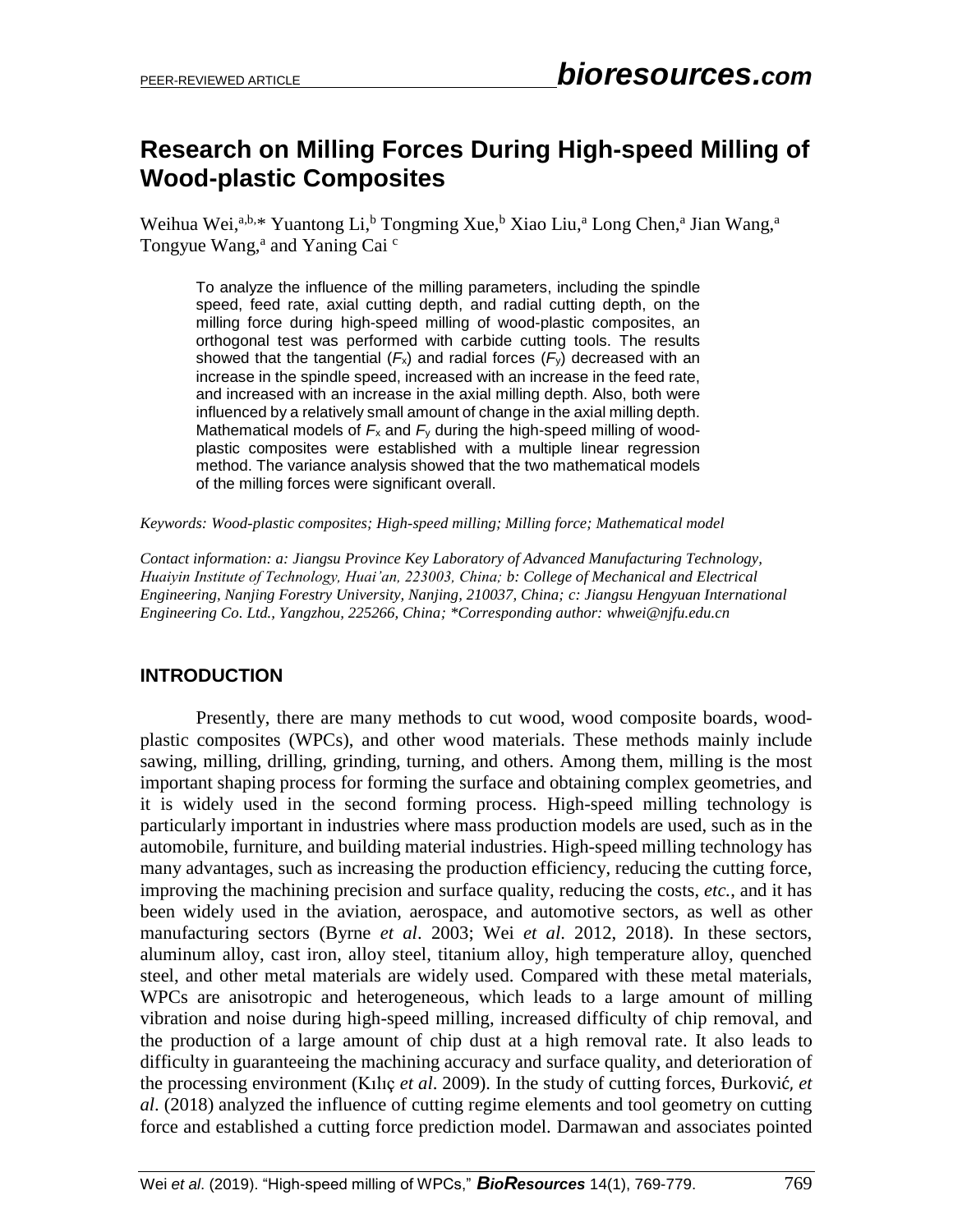out that the coated carbide tools are more advantageous in reducing the progression of tool wear and retaining lower normal force and noise level (Darmawan *et al*. 2001a,b; Darmawan and Tanaka 2004). However, these studies were based on wood and woodbased materials, and did not involve substantial research on WPCs.

A typical WPC was used as the test object and an orthogonal experiment design was applied as an experimental design in this study to study the effects of the cutting parameters, including the spindle speed, feed rate, axial cutting depth, and radial cutting depth, on the milling force. Additionally, a multiple linear regression analysis was used to establish mathematical models of the tangential  $(F_x)$  and radial forces  $(F_y)$ . A variance analysis was used to analyze the overall significance level of the models. The results have important academic theoretical value and engineering application value that can enrich the processing technology of polymer materials and can also provide a scientific basis for the optimization of high-speed milling of WPCs.

## **EXPERIMENTAL**

#### **Test Material and Cutting Tools**

In this research, several pieces of a WPC produced by Nanjing Dayuan Plastic Wood New Material Co. Ltd. (Nanjing, China) were used. The general properties of the material are shown in Table 1.

#### **Table 1.** Properties of the WPC

| Size                      | Proportion        | Density              | <b>Flexural Modulus</b> | <b>Shore Hardness</b> |
|---------------------------|-------------------|----------------------|-------------------------|-----------------------|
| (mm)                      | (mass)            | (g/cm <sup>3</sup> ) | (MPa)                   | 'HD)                  |
|                           | Wood Flour: 50%   |                      |                         |                       |
| $322 \times 75 \times 40$ | Polyethylene: 25% | 1.19                 | 28                      | 58                    |
|                           | Adhesive: 25%     |                      |                         |                       |

Translatable carbide cutting tools manufactured by Zhuzhou Diamond Cutting Tool Co. Ltd. (Zhuzhou, China) were used to perform the test. The arbor model used was EMP01-020-G20-AP11-02. The blades used in the test were an ordinary carbide blade with a grade of YD201 and model APKT11T304-LH .The specifications of cutting tool is presented in Table 2.

#### **Table 2.** Specifications of Cutting Tool

| Tool materials                  | Uncoated tungsten carbide         |
|---------------------------------|-----------------------------------|
| Grade in AISI system            | K <sub>15</sub> - K <sub>35</sub> |
| Dimensions of milling blade, mm | $12.24 \times 6.5 \times 3.6$     |
| Rake angle $y_0$                | $19^\circ$                        |
| Sharpness angle $\beta_0$       | $60^\circ$                        |
| Clearance angle $\alpha_0$      | 11°                               |

## **Test Instrument**

As shown in Fig. 1, cutting forces were tested by up-milling with the UCP 800 Duro five-axis machining centre manufactured by Mikron (Agno, Switzerland). The machine was equipped with an ITNC530 CNC system (Heidenhain, Berlin, Germany), laser tool (9602, BLUM, Willich, Germany), and a TC52 workpiece probe (BLUM), which can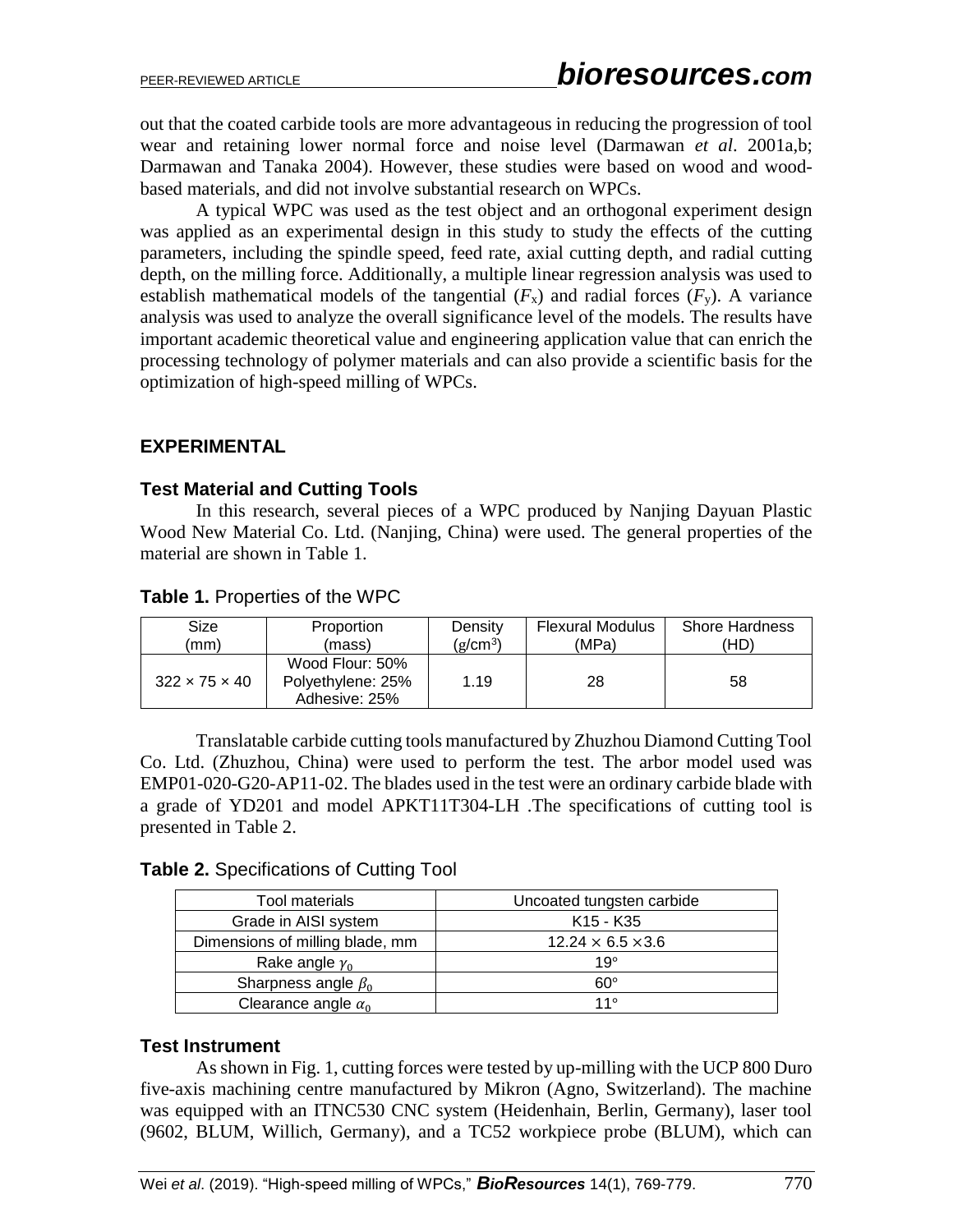achieve tool dynamic detection and greatly improve the detection accuracy. This kind of machine not only can process and measure a workpiece synchronously, but it can also improve the repositioning accuracy of the workpiece. The maximum spindle speed and feed rate of the machine were 20000 rpm and 20 m/min, respectively, and the longitudinal travel of the X, Y, and Z axes were 850 mm, 650 mm, and 500 mm, respectively.



**Fig. 1.** The schematic diagram of cutting force measuring system

The Swiss Kistler 9257B three-way dynamometer (Winterthur, Switzerland) was used during testing, which is shown in Fig. 2. The collected electrical signal was converted to a force signal by a Kistler 5070 charge amplifier for simultaneous display in the software. The Kistler 9257B three-way dynamometer is convenient for recording the triaxial force and torque values, and automatically generates the Excel spreadsheets. The basic parameters of the Kistler 9257B three-way dynamometer are as follows: the *F*x, *F*y, and *F*<sup>z</sup> all range from 5 kN, and the sensitivity of the  $F_x$ ,  $F_y$ , and  $F_z$  was -7.5 pC/N, -7.5 pC/N, and -3.7 pC/N, respectively.





## **Testing of the Milling Force**

The purpose of the milling force test was to determine the influence of the milling parameters on the milling force during high-speed milling of WPCs. If the single factor method was used for testing, then the workload would be complicated, the test operation would be difficult, there would be too much test data, and the data analysis and processing would be prone to error. To achieve the same effect with fewer problems, the orthogonal test method was used in this study. The L9  $(3<sup>4</sup>)$  was used as the three-level and four-factor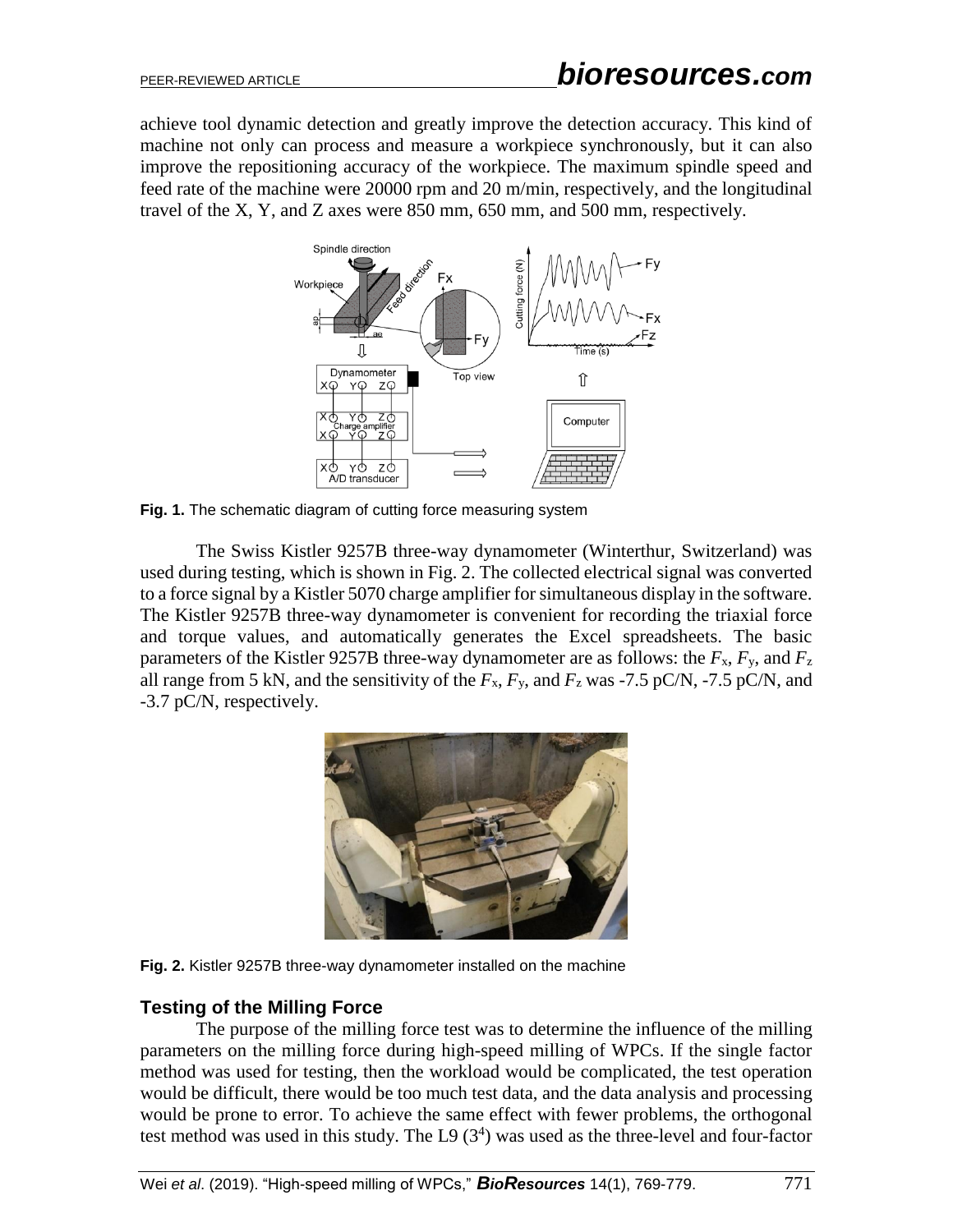table with the spindle speed  $(n)$ , feed rate  $(v_f)$ , axial milling depth  $(a_p)$ , and radial milling depth  $(a_e)$ , as is shown in Table 3. The L9  $(3^4)$  orthogonal test table of the milling force is shown as Table 4.

| Factor                   | Number 1 | Number 2 | Number 3 |
|--------------------------|----------|----------|----------|
| Spindle speed n (rpm)    | 8000     | 12000    | 16000    |
| Feed rate $v_f$ (mm/min) | 1000     | 3000     | 5000     |
| Axial depth $ap$ (mm)    |          |          |          |
| Radial depth $a_e$ (mm)  |          | 7.5      |          |

**Table 3.** Orthogonal Test Factor Table of the Milling Force

| <b>Number</b> | $n$ (rpm) | Vf<br>(mm/min) | $a_{p}$ (mm)   | $a_e$ (mm) | $F_{\rm X}$ (N) | $F_y(N)$ |
|---------------|-----------|----------------|----------------|------------|-----------------|----------|
|               | 8000      | 1000           | 2              | 5          | 6.47            | 11.78    |
| 2             | 8000      | 3000           | 3              | 7.5        | 9.67            | 23.47    |
| 3             | 8000      | 5000           | 4              | 10         | 14.94           | 30.98    |
| 4             | 12000     | 1000           | 3              | 10         | 4.93            | 16.2     |
| 5             | 12000     | 3000           | 4              | 5          | 10.7            | 28.53    |
| 6             | 12000     | 5000           | $\overline{2}$ | 7.5        | 7.31            | 19.52    |
| 7             | 16000     | 1000           | 4              | 7.5        | 4.62            | 17.43    |
| 8             | 16000     | 3000           | 2              | 10         | 5.84            | 14.65    |
| 9             | 16000     | 5000           | 3              | 5          | 6.09            | 28.85    |

Table 4. L9 (3<sup>4</sup>) Orthogonal Test Table of the Milling Force

Because milling is the process of edge cutting into and out of a workpiece, the tool has an intermittent reciprocating motion. The milling edge cuts into the workpiece and away from the workpiece in the opposite direction, so that the resulting milling force is reversed. The  $F_x$  is the tangential cutting force, which is parallel to the cutting direction, and  $F<sub>y</sub>$  is the radial cutting force, which is perpendicular to the cutting direction. Both are in the cutting plane.



**Fig. 3.** Periodic variation in the milling force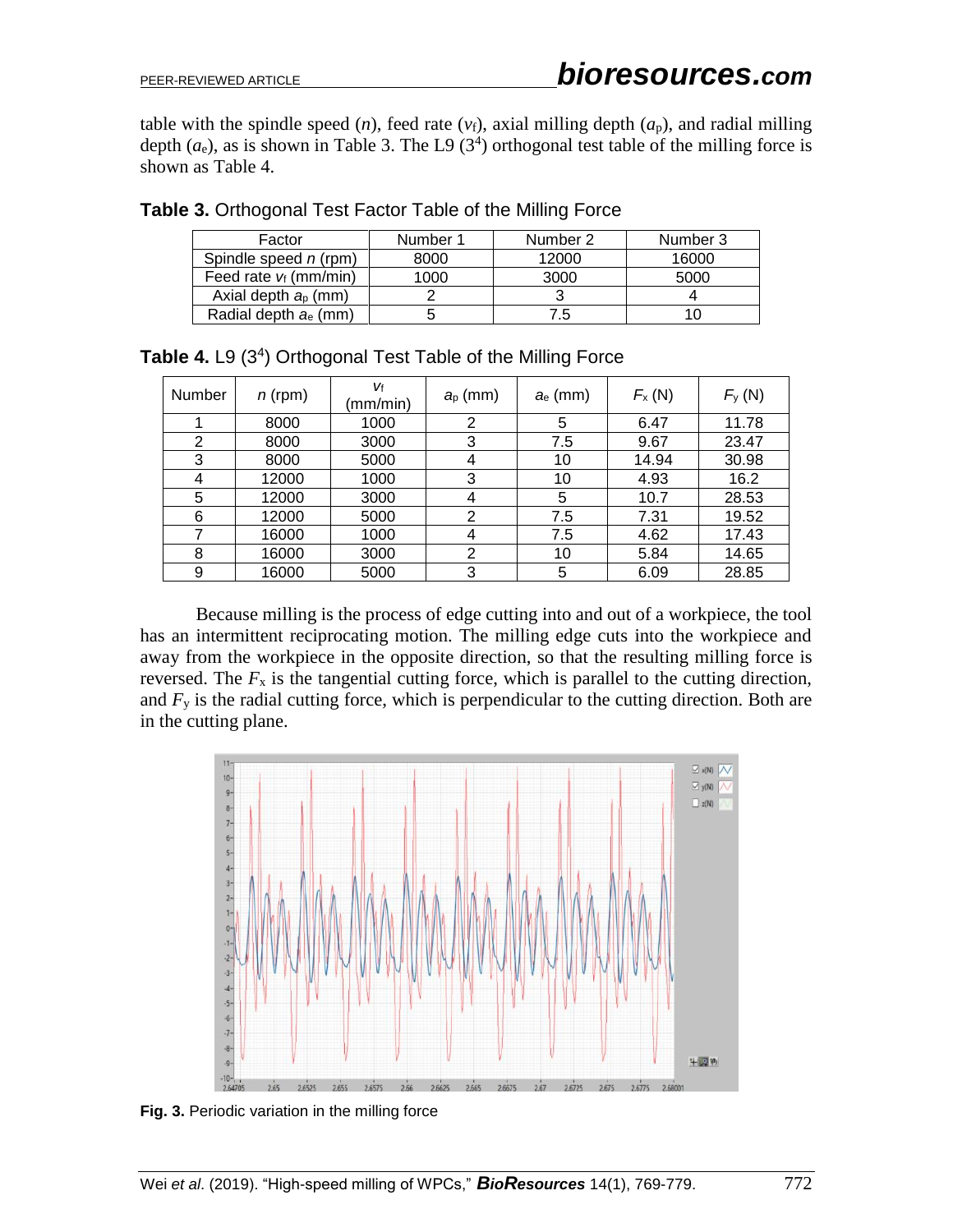In theory, their absolute values in the positive and negative directions are equal, but it was found from the measured results that their absolute value in the positive and negative directions had a certain difference and the impact was small, which may have been caused by machine vibration and other objective factors. The cyclical trends of the  $F_x$  and  $F_y$  are shown in Fig. 3. A uniform waveform was formed by median filtering. The results of this test were the final maximum values of the  $F_x$  and  $F_y$  after being filtered. Additionally, the  $F<sub>z</sub>$  is the force parallel to the direction of the arbor. Because the tool used in this test was an indexable carbide tool, the milling edge was parallel to the axis after the blade was mounted. Therefore, there is theoretically not a cutting force in this direction, except for a weak signal caused by vibration, and thus a more in-depth study was not performed on this force.

# **RESULTS AND DISCUSSION**

## **Influence of the Milling Parameters on the Milling Forces**

*Influence of the spindle speed on the milling forces*

The results of the orthogonal test were analyzed. The average values of the  $F_x$  and *F*<sup>y</sup> at different spindle speeds were calculated and the results are shown in Fig. 4.





When the spindle speed was 8000 rpm, the  $F_x$  and  $F_y$  were both the highest, and when the spindle speed increased to 16,000 rpm, the  $F_x$  and  $F_y$  both achieved minimum values. The results showed that the  $F_x$  and  $F_y$  gradually decreased with an increase in the spindle speed and the changing trend was close to a straight line, which indicated a slight relationship between the milling force and spindle speed. The increase in the spindle speed resulted in a decrease in the feed per revolution under the same conditions, which caused a decrease in the average milling thickness per unit time. The cutting deformation caused by the workpiece material and the power required in the single cutting time were reduced; therefore, the total milling force was reduced. It was also found from Fig. 4 that the  $F_x$  was smaller than the  $F_y$ , but the change trend of the  $F_x$  was more obvious than that of the  $F_y$ .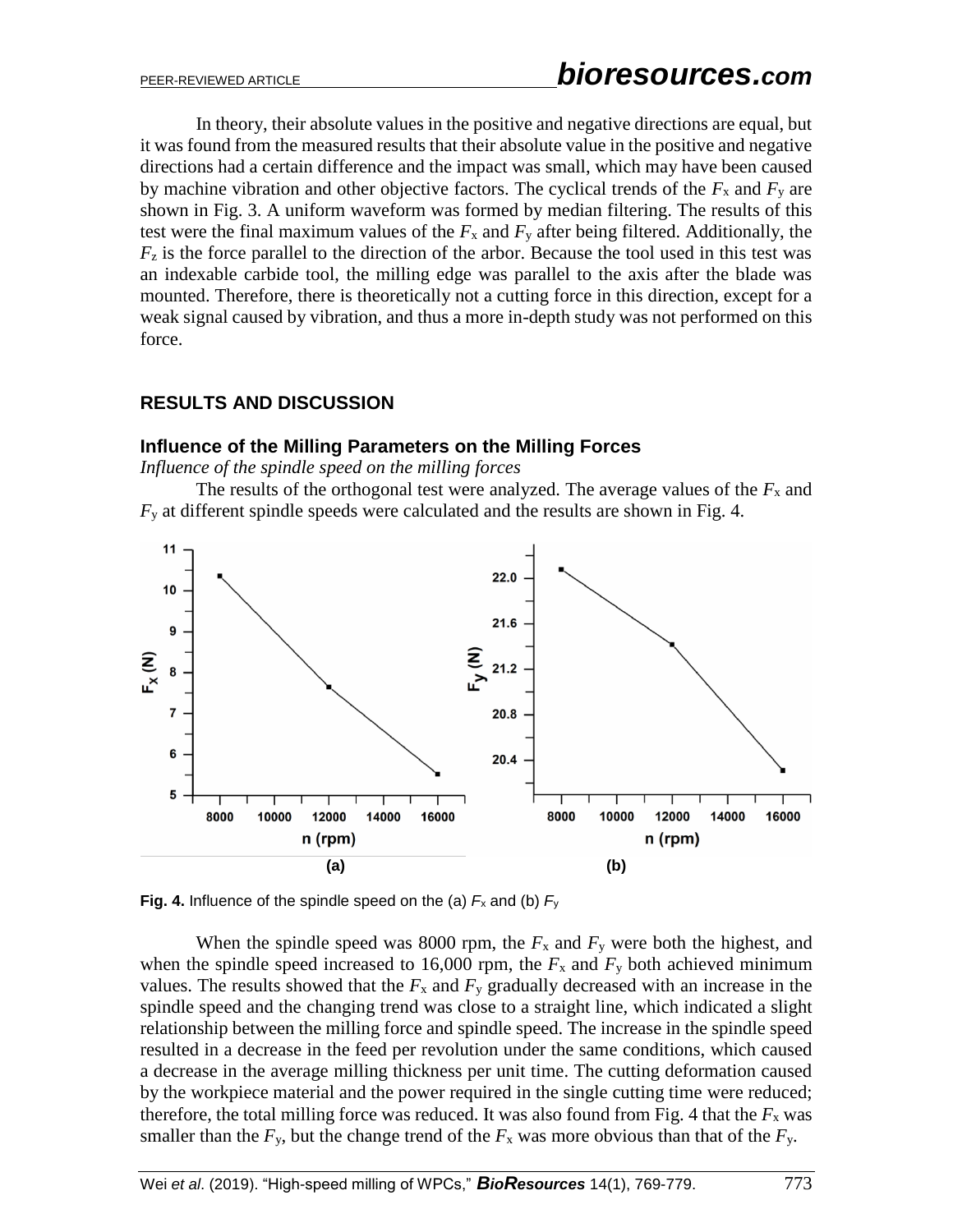#### *Influence of feed rate on milling forces*

The average values of the tangential force  $F_x$  and the radial force  $F_y$  at different feed rates were also calculated. The results are shown in Fig. 5. It was found that when the feed rate was increased from 1000 mm/min to 3000 mm/min and to 5000 mm/min, both *F*<sup>x</sup> and  $F<sub>y</sub>$  were gradually increased. This shows that the impact of feed rate on the milling forces was relatively large, and the changing trends of  $F_x$  and  $F_y$  increased rapidly and then increased slowly, but the trend for  $F_x$  was more obvious. This is mainly because when feed rate increases from 1000 mm/min to 5000mm/min, feed peer revolution increases from 0.09 mm/rev to 0.45 mm/rev, which means more materials being cut per unit time. In other words, the required load that the material produces plastic and elastic deformation was larger when the average thickness of the milling was higher, which results in the need for more energy to disengage the chips from the workpiece.



**Fig. 5.** Influence of the feed rate on the (a)  $F_x$  and (b)  $F_y$ 

#### *Influence of the axial depth on the milling forces*

It was mentioned above that the change in the spindle speed and feed speed had a certain effect on the  $F_x$  and  $F_y$ . The reason was that the change in the spindle speed and feed rate resulted in a change in the average cutting thickness during milling. The axial cutting depth represents the cutting thickness. Figure 6 shows that the  $F_x$  and  $F_y$  tended to increase gradually when the axial depth increased from 2 mm to 3 mm and then to 4 mm. The  $F_x$  first slowly increased and then rapidly increased, while the  $F_y$  behaved in the opposite manner and rapidly increased at first and then slowly increased. This showed that the axial depth had a major impact on the milling force. The main reason was that the cutting zone area increased with an increase in the cutting thickness, which increased the deformation resistance of the workpiece material. Because of the increase in the deformation resistance of the workpiece material, a greater deformation force was needed when the chip is away from the material matrix. Additionally, the internal friction between the cutting edge and workpiece surface to be machined increased, which increased the total milling force.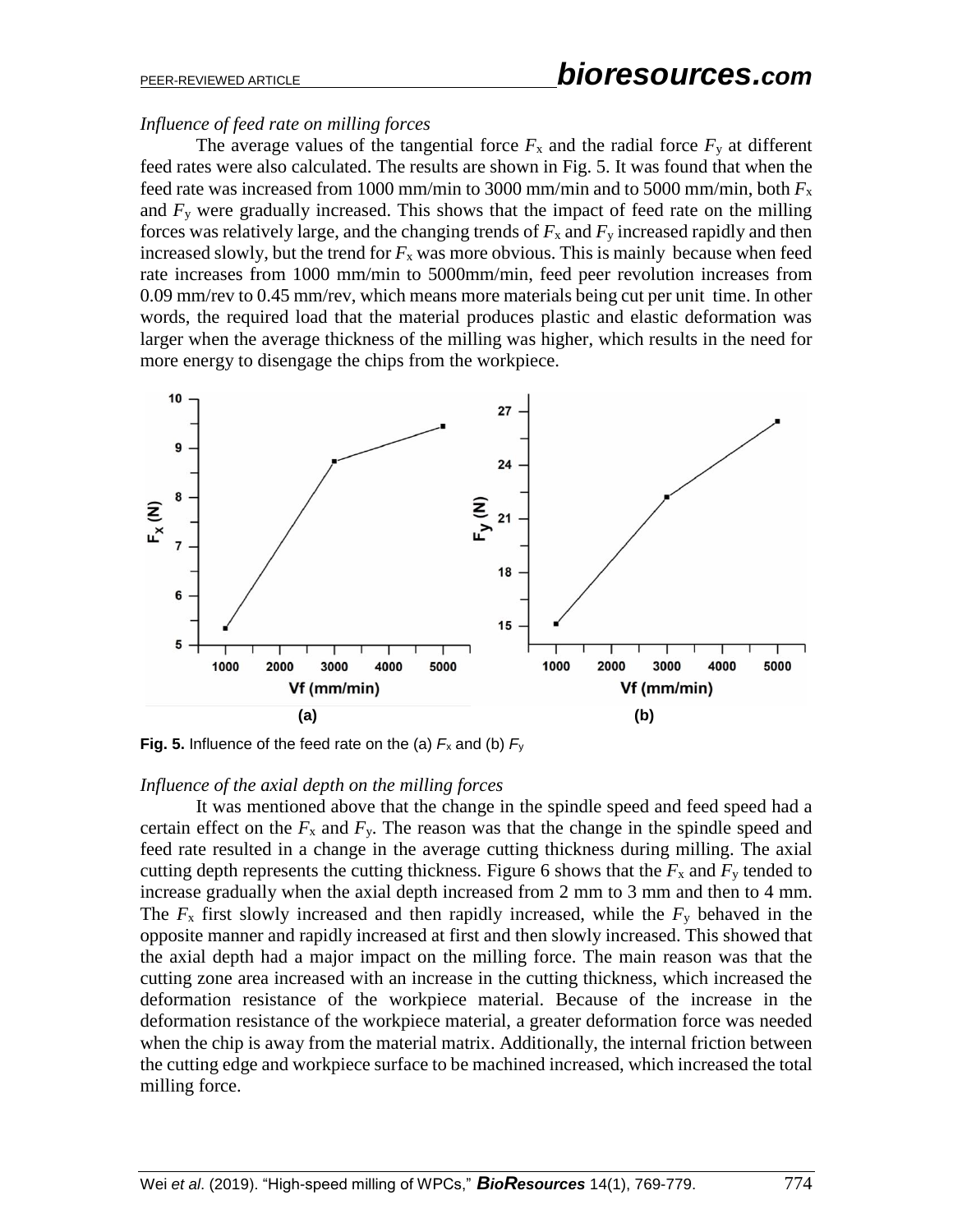# PEER-REVIEWED ARTICLE *bioresources.com*



**Fig. 6.** Influence of the axial depth on the (a)  $F_x$  and (b)  $F_y$ 

#### *Influence of the radial cutting depth on the milling forces*

Figure 7 shows that the  $F_x$  and  $F_y$  first decreased and then increased when the radial milling depth increased from 5 mm to 7.5 mm and then further increased to 10 mm, but the magnitude of the change was relatively small. The maximum and minimum values differed by only 2 N to 3 N for both the  $F_x$  and  $F_y$ . The influence of the radial milling depth on the milling forces was not obvious compared with the other factors (spindle speed, feed rate, and axial cutting depth). Thus, it was concluded that the radial milling depth had little effect on the milling forces.



**Fig. 7.** Influence of the radial cutting depth on the milling forces: (a)  $F_x$  and (b)  $F_y$ 

#### **Analysis of the Milling Forces and Mathematical Models**

One-dimensional linear regression has one major influencing factor as an independent variable to explain the variation in the dependent variable. One factor is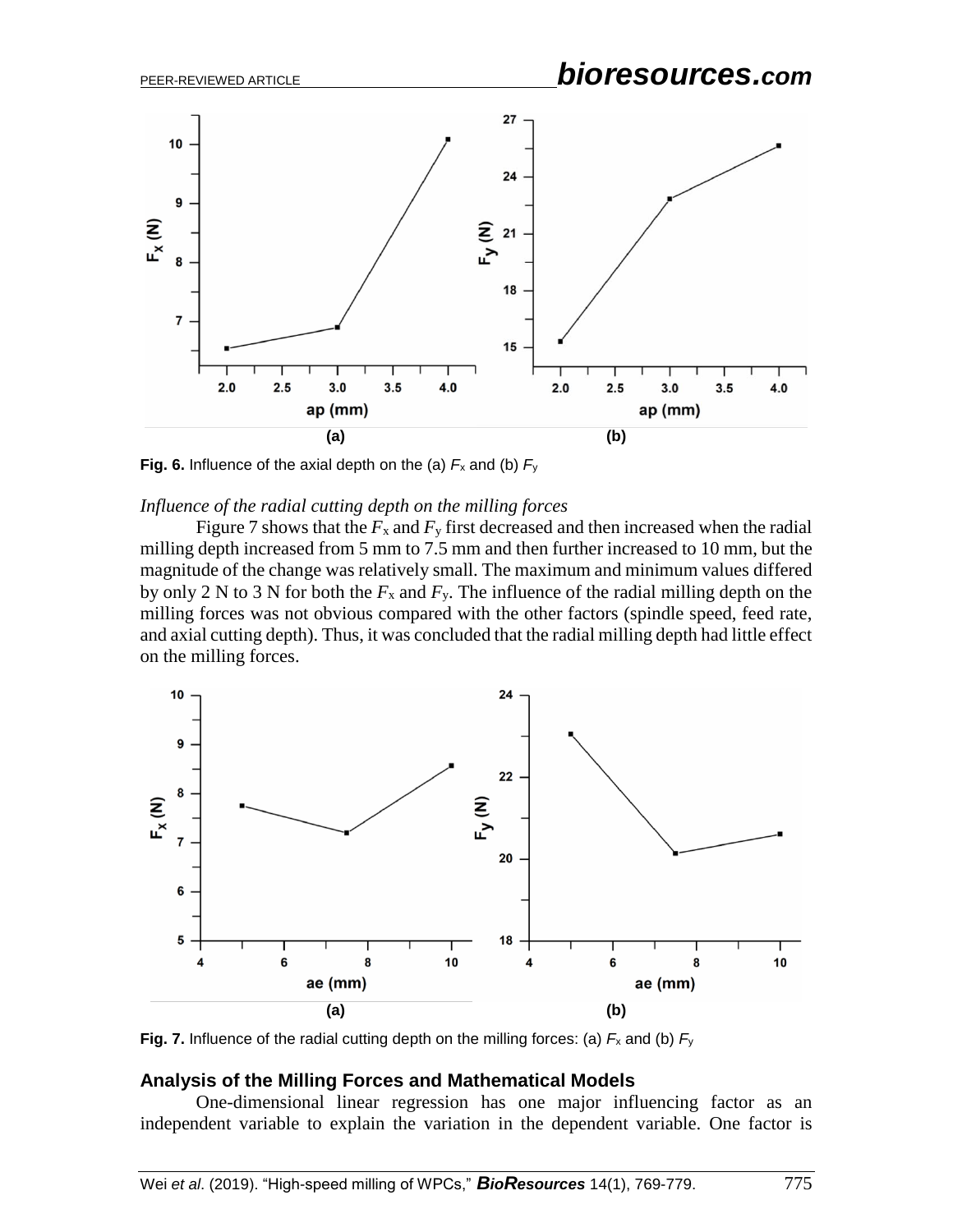changed to study the changes in the results, while keeping the other factors unchanged. This is a single factor test method and it studies the basic principles of practical problems (Kakosyan 1979; de Carvalho *et al*. 2004). However, for practical problems, a change in the dependent variable will be affected by more than one important factor. Multiple regression allows for more influential factors to be independent variables to explain the variation in the dependent variable (Lorenzo-Seva and Ferrando 2011; Schinazi 2011). The purpose of this test was to use the orthogonal test method to study the influence of the four important parameters  $(n, v_f, a_p,$  and  $a_e)$  on the milling forces  $(F_x$  and  $F_y)$ . The analysis of the previous test results showed that three of the four factors  $(n, v_f, n \, d_p)$  had a remarkable effect on the  $F_x$  and  $F_y$ , and the results showed that the dependent variables  $F_x$  and  $F_y$  were substantially and linearly related to them. Multiple linear regression analysis was required to study the relationship between the variables. This analysis obtained a mathematical model function between the dependent variable and independent variables. The SPSS Statistics software was used to perform the regression analysis in this research  $(23<sup>th</sup>$  version , IBM, Northampton, United States).

#### *Significance analysis and mathematical model of the F<sup>x</sup>*

According to the principle of multiple linear regression analysis used in this test, formulas for the  $F_x$  and  $F_y$  were obtained and are expressed by Eqs. 1 and 2, respectively.

$$
F_{x} = C_{x} + a_{1}n + a_{2}v_{f} + a_{3}a_{p}
$$
 (1)

$$
F_y = C_y + b_1 n + b_2 v_f + b_3 a_p \tag{2}
$$

where  $F_x$  is the tangential milling force (N),  $F_y$  is the radial milling force (N),  $C_x$  and  $C_y$ are the correction coefficients of the tangential and radial forces, respectively, *n* is the spindle speed (rpm),  $v_f$  is the feed rate (mm/min), and  $a_p$  is the axial milling depth (mm).

By using the SPSS Statistics software to conduct a multiple linear regression analysis on the orthogonal test results of the milling forces, valuable results were obtained. As shown in Table 5, Adjusted  $\mathbb{R}^2$  of  $F_x$  model was 0.811, which indicated that the independent variables of the model can explain the dependent variable well and the fitting degree is very good.

**Table 5.** Model Summary of the *F*<sup>x</sup> Model

| Model |       |       | n^<br>. .<br>'usted.<br>◡▵<br>Aul | Standard<br><b>Estimation Error</b> |
|-------|-------|-------|-----------------------------------|-------------------------------------|
|       | J.939 | 0.882 | 0.811                             | 45898                               |

Table 6 shows the variance analysis of the  $F_x$  model. It was found that the sum of squares of the regression accounted for most of the total and the residual square sum was only a small portion. The significance was 0.009, which showed that the  $F_x$  model is significant and credible.

| Model 1  | Sum of<br>Squares | Degrees of<br>Freedom | Mean<br>Square |        | Significance |
|----------|-------------------|-----------------------|----------------|--------|--------------|
| Regress  | 79.352            | ີ                     | 26.451         | 12.426 | 0.009        |
| Residual | 10.643            |                       | 2.129          |        | -            |
| Total    | 89.995            |                       |                |        | -            |

**Table 6.** ANOVA Analysis of the *F*<sup>x</sup> Model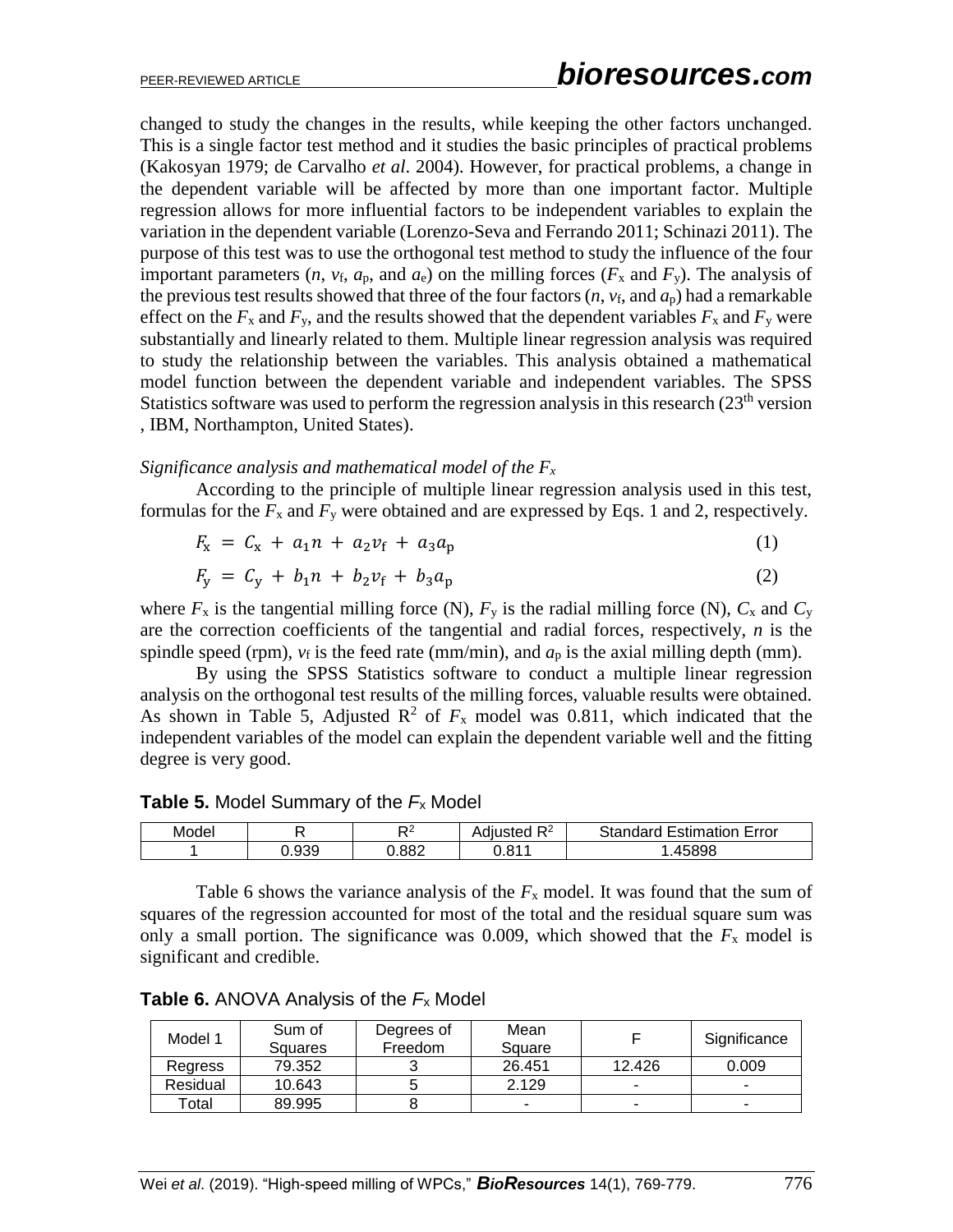Table 7 gives the regression coefficients for the  $F_x$  model. The constant was 6.706, the spindle speed coefficient was -0.001, the feed rate coefficient was 0.001, and the coefficient of the axial cutting depth was 1.773. The multiple linear regression equation of the  $F_x$  is shown as Eq. 3

$$
F_{\rm x} = 6.706 - 0.001n + 0.001v_{\rm f} + 1.773a_{\rm p} \tag{3}
$$

|                     | Nonstandard Coefficient               |              | Quasi        |          |       |  |
|---------------------|---------------------------------------|--------------|--------------|----------|-------|--|
| Model 1             | Standard<br>Regression<br>Coefficient | Statistics t | Significance |          |       |  |
|                     | Coefficient                           | Error        |              |          |       |  |
| Constant            | 6.706                                 | 2.724        | ۰            | 2.462    | 0.057 |  |
| Spindle speed n     | $-0.001$                              |              | $-0.625$     | $-4.066$ | 0.010 |  |
| Feed rate $v_f$     | 0.001                                 |              | 0.530        | 3.447    | 0.018 |  |
| Axial depth $a_{p}$ | 1.773                                 | 0.596        | 0.458        | 2.977    | 0.031 |  |

**Table 7.** Regression Coefficients for the *F*<sup>x</sup> Model

*Significance analysis and mathematical model of the F<sup>y</sup>*

Adjusted  $\mathbb{R}^2$  of  $F_y$  model was 0.876 (Table 8), which indicated that the independent variables of the model can explain the dependent variable well and the fitting degree is very good.

## **Table 8.** Model Summary of the *F*<sup>y</sup> Model

| Model |       | מח    | 1 R <sup>2</sup><br>Adiusted | <b>Standard Estimation Error</b> |
|-------|-------|-------|------------------------------|----------------------------------|
|       | J.960 | 0.923 | .876 ر                       | 1758<br>AA.                      |

Table 9 shows the variance analysis of the  $F<sub>y</sub>$  model. The sum of squares of the regression accounted for most of the total and the residual square sum was only a small portion. The significance was 0.003, which indicated that the *F*<sup>y</sup> model is also significant and credible.

|  | <b>Table 9.</b> ANOVA Analysis of the $F_y$ Model |
|--|---------------------------------------------------|
|--|---------------------------------------------------|

| Model 2  | Sum of<br>Squares | Degrees of<br>Freedom | Mean<br>Square |        | Significance |
|----------|-------------------|-----------------------|----------------|--------|--------------|
| Regress  | 356.732           |                       | 118.911        | 19.849 | 0.003        |
| Residual | 29.953            |                       | 5.991          |        |              |
| Total    | 386.686           |                       |                | -      |              |

| <b>Table 10.</b> Regression Coefficients for the $F_y$ Model |  |  |
|--------------------------------------------------------------|--|--|
|--------------------------------------------------------------|--|--|

|                  | Nonstandard Coefficient   |                   |                      |              |              |  |
|------------------|---------------------------|-------------------|----------------------|--------------|--------------|--|
| Model 2          | Regression<br>Coefficient | Standard<br>Error | Quasi<br>Coefficient | Statistics t | Significance |  |
| Constant         | $-0.062$                  | 4.570             |                      | $-0.014$     | 0.990        |  |
| Spindle speed n  | 0.00001                   |                   | $-1.10$              | $-0.884$     | 0.417        |  |
| Feed rate $v_f$  | 0.003                     |                   | 0.705                | 5.661        | 0.002        |  |
| Axial depth $ap$ | 5.165                     | 0.999             | 0.643                | 5.169        | 0.004        |  |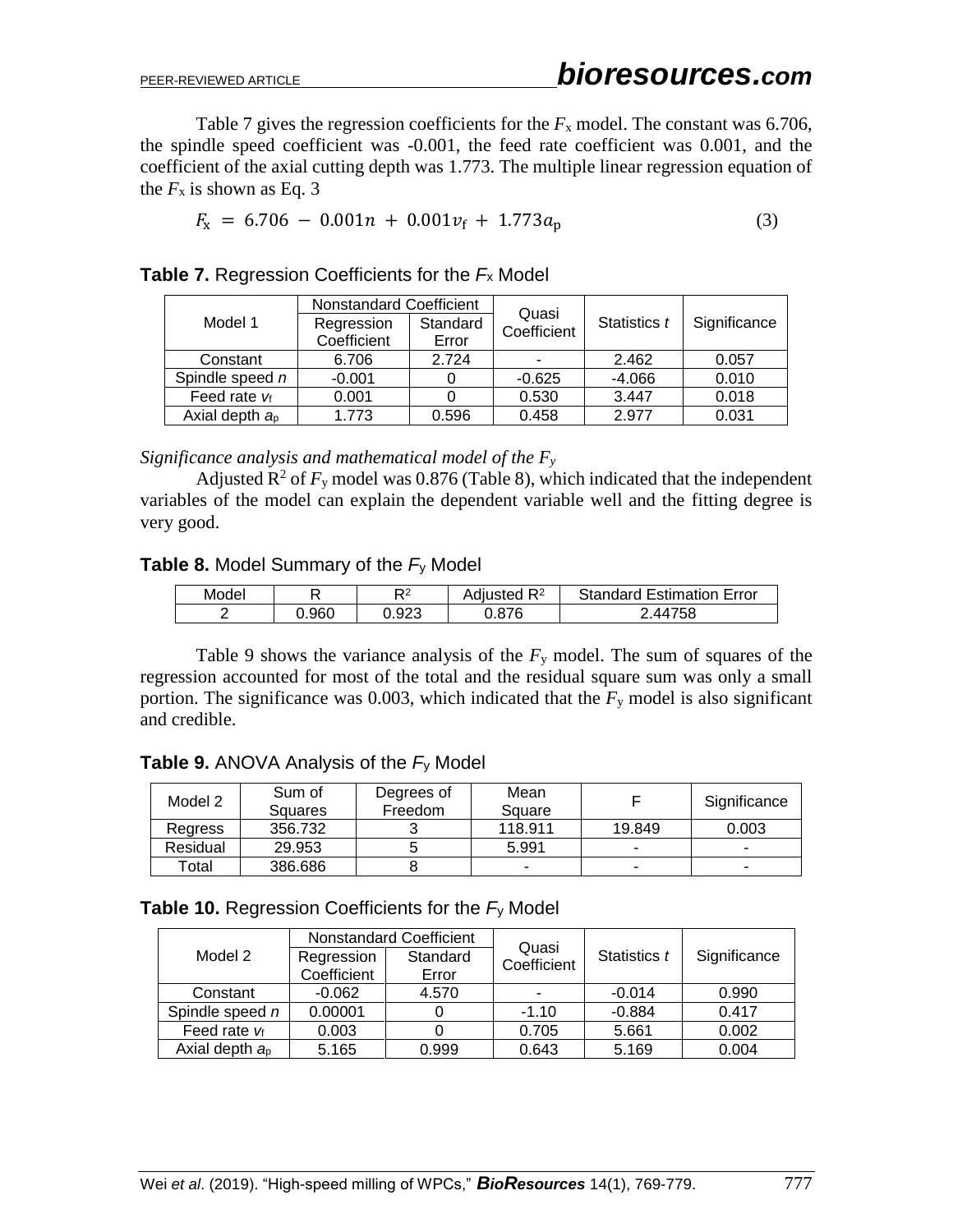Table 10 gives the regression coefficients of the *F*<sup>y</sup> model. The constant was -0.062, the spindle speed coefficient was 0.00001, the feed rate coefficient was 0.003, and the coefficient of the axial cutting depth was 5.165. The multiple linear regression equation of the  $F<sub>y</sub>$  is shown as Eq. 4.

$$
F_y = -0.062 + 0.00001n + 0.003v_f + 5.165a_p \tag{4}
$$

## **CONCLUSIONS**

- 1. When a wood-plastic composite (WPC) is milled at high speeds, the forces  $F_x$  and  $F_y$ are affected by the milling parameters, but the  $F<sub>z</sub>$  is mostly unaffected.
- 2. In high-speed milling, high speed and low feed can be selected to reduce the feed per revolution to reduce the cutting force. In addition, the small axial milling depth and the large radial milling depth reduce the milling force while maintaining the same average milling area.
- 3. Based on the multivariate linear regression analysis of the orthogonal test results, multivariate linear regression equations of the  $F_x$  and  $F_y$  in the high-speed milling of WPCs were established (Eqs. 3 and 4).
- 4. The variance analysis results showed that the two models were significant. The two equations can be used to accurately predict the  $F_x$  and  $F_y$  under different milling parameters, which can provide a reliable theoretical basis for actual milling.

## **ACKNOWLEDGMENTS**

The authors are grateful for the financial support from the Open Fund for Jiangsu Key Laboratory of Advanced Manufacturing Technology (HGAMTL-1605), the Joint Training Demonstration Base Construction Project for Professional Degree Graduate in Nanjing Forestry University (2017JD01), the Course Case Library Construction Project for Professional Degree Graduate in Nanjing Forestry University (2017AL08), Jiangsu "Six Talent Peak" Project (JXQC-022), and Jiangsu Overseas Research & Training Program for University Prominent Young & Middle-aged Teachers and Presidents.

## **REFERENCES CITED**

- Byrne, G., Dornfeld, D., and Denkena, B. (2003). "Advancing cutting technology," *CIRP Ann.-Manuf. Techn.* 52(2), 483-507. DOI: 10.1016/S0007-8506(07)60200-5
- Darmawan, W., Tanaka, C., Usuki, H., and Ohtani, T. (2001a). "Performance of coated carbide tools when grooving wood-based materials: effect of work materials and coating materials on the wear resistance of coated carbide tools," *Journal of Wood Science* 47(2), 94-101. DOI: 10.1007/BF00780556
- Darmawan, W., Tanaka, C., Usuki, H., and Ohtani, T. (2001b). "Performance of coated carbide tools in turning wood-based materials: Effect of cutting speeds and coating